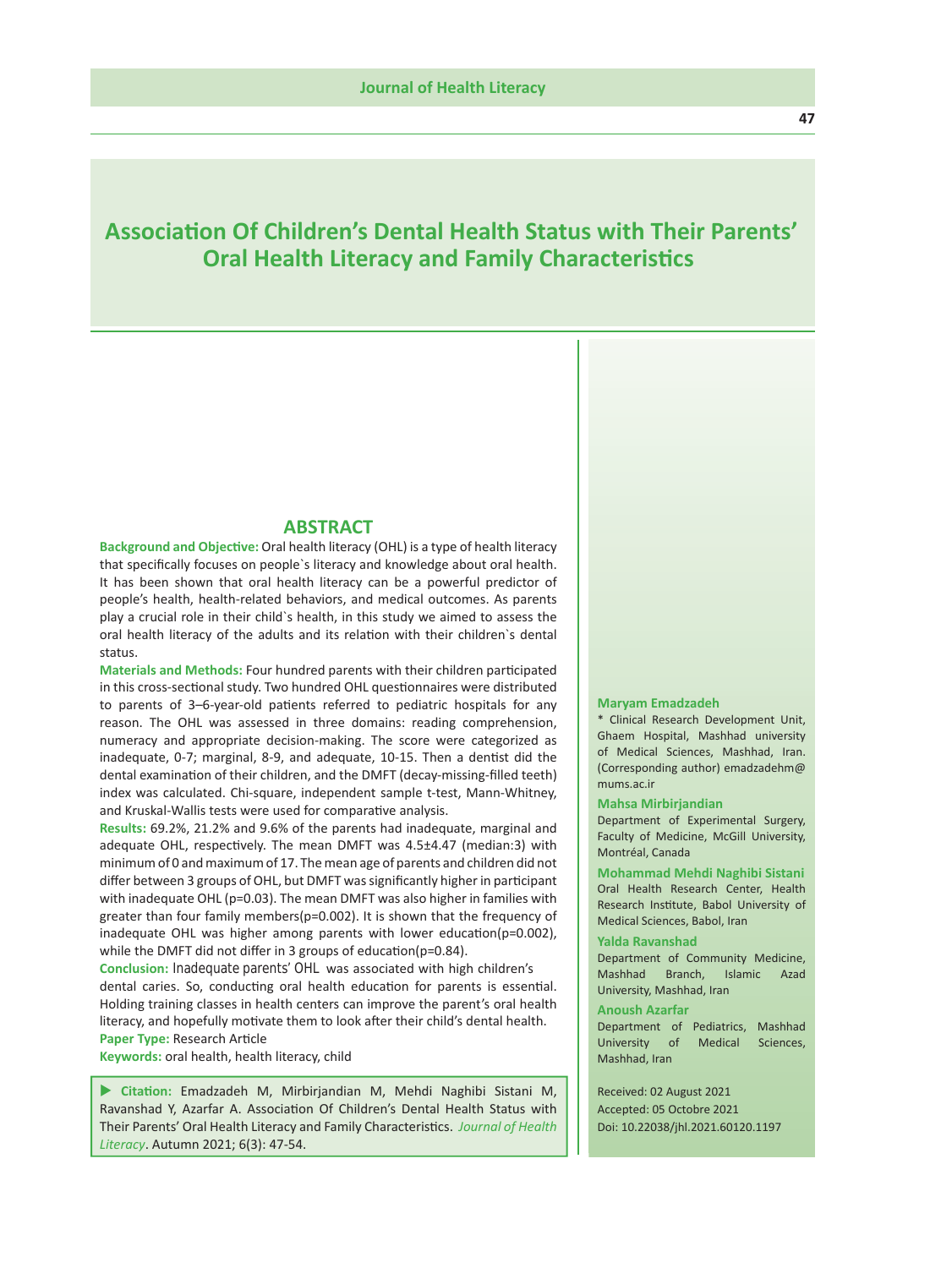# **Introduction**

Oral health is an important aspect of overall health that can affect both physical and mental wellbeing. The International Dental Federation (FDI) recently re-defined oral health as a multi-faceted condition that includes the ability to confidently speak, smile, smell, taste, touch, chew, swallow, and express a range of emotions through facial expressions without pain, discomfort, or disease of the craniofacial complex (1). Oral health literacy is the degree to which people have the capacity to obtain, process, and understand basic oral and craniofacial health information, and services needed to make appropriate health decisions (2). Like health literacy (3-9), oral health literacy has also proved to be critical in reducing oral health disturbances and in promoting oral health (10). In a 2020 study on a practical strategy to improve oral health status among the adult population stated that the significant correlation observed between OHL and oral health status introduces oral health literacy as a factor affecting the oral health of each individual (11). Recent data from the European Health Literacy Survey showed that 12% of participants from eight representative European union nations had "inadequate" general health literacy and 35% had "problematic" general health literacy (12, 13). It is recognized that socioeconomic conditions are determinants of oral health, and in turn, oral health is an impartible part of general health and quality of life (14). Lower oral health literacy has been associated with less dental knowledge (15-18), poor self-reported oral health (19, 20), irregular follow-up dental visits (19), less seeking of health information (21), and less access to dental care (21).

Parents and especially mothers have key role in establishing and changing their children's health behavior (22). Some studies have pointed to the relation of caregiver literacy and child oral health status (18, 23). In the study of Vann WF et al on the impact of parents' OHL on oral health outcomes in early childhood, it is evident that caregiver oral health literacy has a multidimensional impact on reported oral health outcomes in infants and young children and it has been found that deleterious oral health behaviors, including nighttime bottle use and no daily brushing/cleaning is associated with lower caregiver literacy (18).

It is reported that socio-economic status of the family is related to the DMFT index (24). They indicated that economic situation of a family (living in urban vs. rural areas, having permanent job) could influence dental status of the children, and it also (Gini index, income inequality measures) could affect dental status of the children (25, 26).

Since, there is a significant association among oral health literacy, oral health status, and improvement of the decayed, missing, and filled teeth, we can use the DMFT index to determine the oral health status at the society level. This index is a cumulative caries measure to examine the total number of decayed, extracted, and filled teeth (27). The decayed, missing and filled teeth (DMFT) index has been used for more than 70 years and is well-established as the key measure of caries experienced in dental epidemiology (28).

The aim of this study is to evaluate the association between children`s dental health status and their parents' oral health literacy and family characteristics.

# **Methods Study design and population**

This cross-sectional study was done in Pediatric Hospital from 2018 to 2019. Two hundred and five caregiver-child dyads were selected by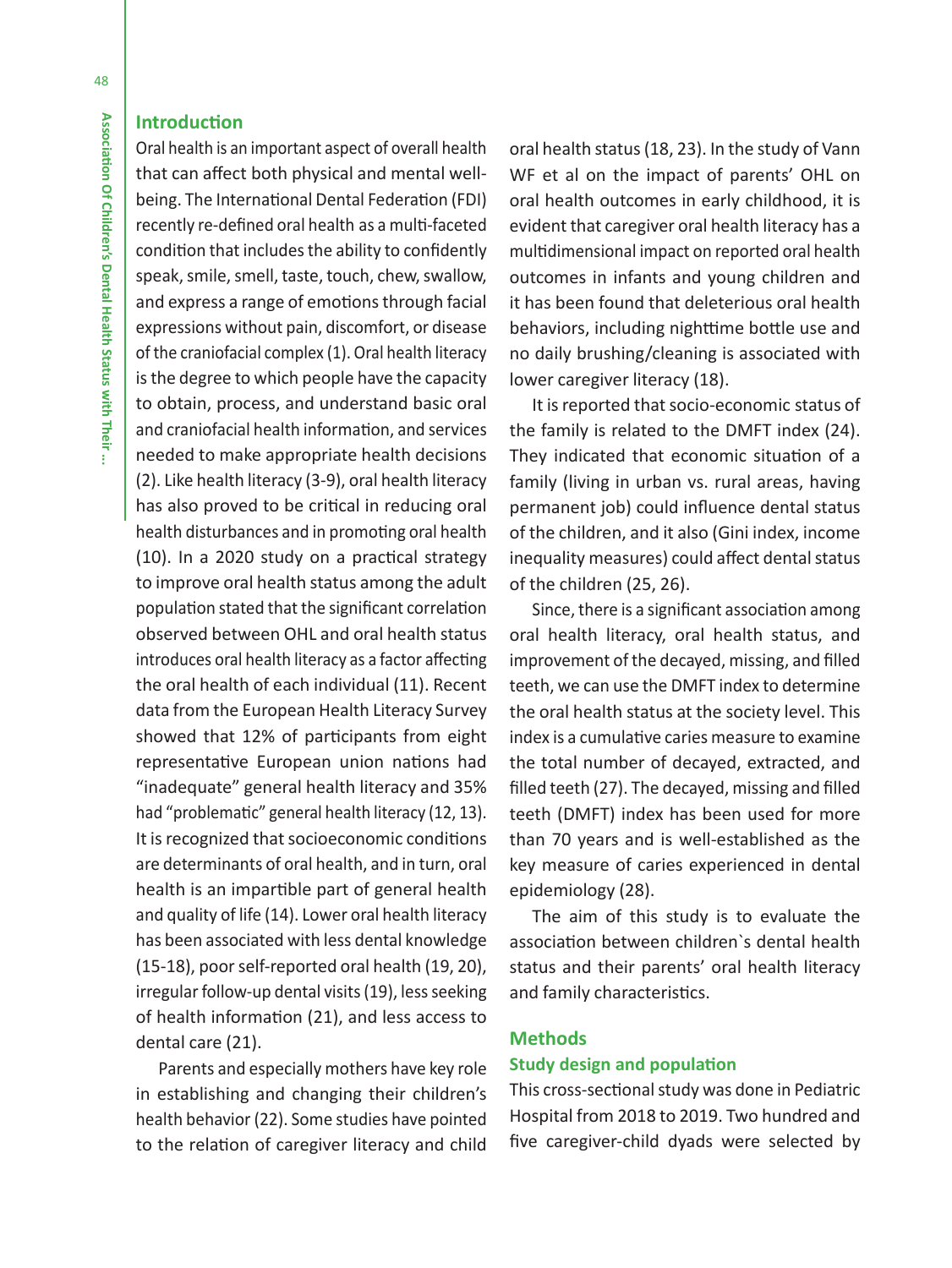49

convenience sampling from old children (3-6 years) who were referred to a pediatric hospital. A trained interviewer designed the project and a demographic checklist. Oral health literacy (OHL) questionnaires were distributed to those caregivers/parents who want to participate in this project. Only literate parents could enter this study. Those who did not agree to participate were not included in this study. A dentist using DMFT index also examined children's dental status.

Clinical data was measured only for primary dentition as d (dental caries of deciduous teeth), m (missing deciduous teeth due to dental caries), and f (filling of deciduous teeth due to dental caries).

# **Sample size**

Assuming 47% of parents with insufficient oral health literacy, based on the study of Khodadadi et al (29), using the precision (d) of 0.07 and 95% CI, the sample size was calculated 196. So, at least 196 caregiver/child dyads must enter in this research and 198 of parents fulfilled the needed items of the questionnaires. The response rate was 96%.

### **Tools/Measurements**

The checklist included some questions about the age, educational level of the caregiver, the family size, career, and the main source to obtain the health information. The main questionnaire used in this study was Oral Health Literacy for Adults Questionnaire (OHL-AQ) that was validated by Naghibi et al. in 2013 (30). This questionnaire assesses oral health literacy in 17 items including reading comprehension (6 items), numeracy (4 items), listening (2 items), and decision-making (5 items). For each item the score 1 is given if the answer is true; and 0 is given if the answer is false/not known. The final score is calculated by summing the score of all items. For ease of work and parental cooperation with this research,

we omitted the listening part and asked the parents to complete the main 3 domains. The final scores were classified as inadequate (0- 7), marginal (8-9), and adequate (10-15) oral health literacy.

### **Statistical Analysis**

The statistical analyses were performed using SPSS software version 22. Quantitative data presented as mean± standard deviation (SD) or median (range) according to the normality distribution or type of variable. Normality distribution was checked by Kolmogorov-Smirnov test, Chi-square, independent sample t-test, Mann-Whitney,' and Kruskal-Wallis tests were used for comparative analysis. The level of significance in all analyses considered as less than 0.05.

# **Ethics**

The ethics committee of Mashhad University of Medical Sciences approved this study (IR.MUMS. fm.REC.1396.711).

Participants were also informed about the research project.

### **Results**

The caregivers in 23% (45 children) of cases were fathers, while other children came with their mothers. The mean age of parents and their children was 33.47±5.75 and 4.61±1.19, respectively. The youngest parent was 18 and the oldest one was 52 years old.

The mean score of OHL was 8.25±2.63, ranged 2 to 15. Among parents, 69.2% had inadequate, 21.2% had marginal and 9.6% had adequate OHL. By dividing the participants` answers to correct and incorrect, we found out that only 32.3%, 34.3% and 22.2% of participants answered questions correctly in reading comprehension, numeracy and decision-making areas, respectively.

The mean OHL was significantly different between various educational levels and family size. By improving the educational level, the mean score of OHL became higher (p<0.001),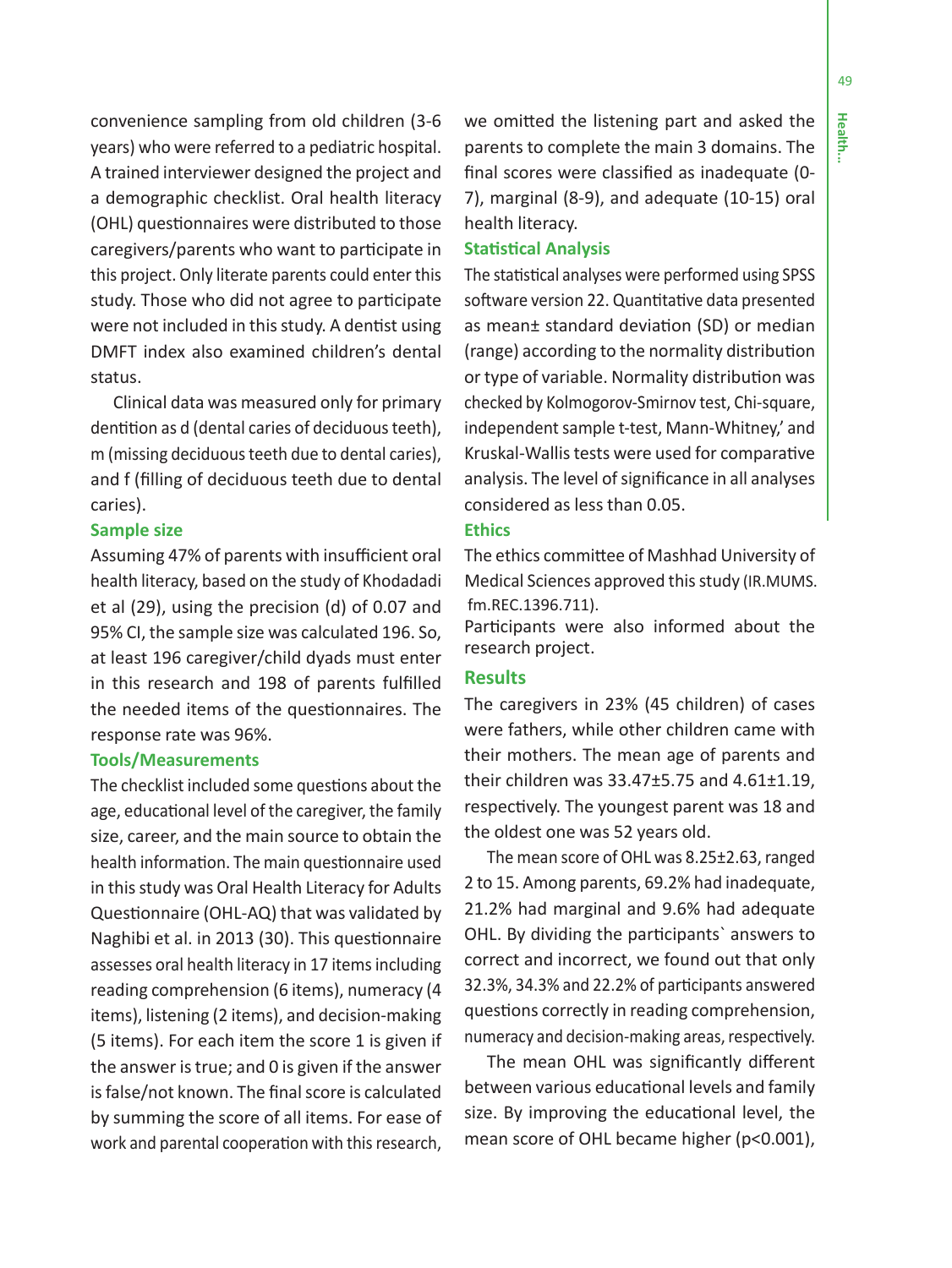and this difference was highlighted among the upper diploma and two other categories (diploma and lower than diploma). The correlation test also indicates the positive correlation between total score of OHL and the years of education (r=0.64, p=0.047). This positive correlation was more significant and stronger between the years of education and decision-making dimension (r=0.67, p=0.033).

The mean score of OHL is greater in families with less than four family members (compared with living with more than four people in a family) (p=0.008). There is no difference in the mean OHL between employees and unemployed persons (p=0.463). Table 1 shows the distribution of oral health literacy levels among parents' characteristics.

The mean DMFT was 4.5±4.47 (median: 3).

**Table 1. OHL levels and mean dental caries, missing, and filling according to parents' characteristics**

|              |                             | <b>iFrequency</b><br>N(%) | <b>Oral Health Literacy</b><br>N(%) |                                          |                       |                         | <b>Dental status</b>          |                          |                              |                         |                            |                         |                         |           |  |
|--------------|-----------------------------|---------------------------|-------------------------------------|------------------------------------------|-----------------------|-------------------------|-------------------------------|--------------------------|------------------------------|-------------------------|----------------------------|-------------------------|-------------------------|-----------|--|
|              |                             |                           |                                     |                                          |                       |                         | Mean (SD);                    |                          |                              |                         |                            |                         |                         |           |  |
|              |                             |                           |                                     |                                          |                       |                         | <b>Median (range)</b>         |                          |                              |                         |                            |                         |                         |           |  |
|              |                             |                           | inadequate                          | marginal                                 | adequate              | p-value                 | dmft                          | p-value                  | d                            | p-value                 | m                          | p-value                 | $\mathbf{f}$            | p-value   |  |
| Family size  | $\leq$ 3                    | 50(27)                    |                                     | 29 (58) 12 (24) 9 (18)                   |                       | $0.047*$                | 3.06(3.95);<br>$1.5(0-14)$    | $0.002**$                | $2.8(3.62)$ ;<br>$1.5(0-14)$ | $0.002**$               | 0.1(0.58);<br>$0(0-4)$     | $0.273**$               | 0.16(1.13);<br>$0(0-8)$ | $0.457**$ |  |
|              | >4                          | 135 (73)                  | 98<br>(72.6)                        | 28<br>(20.7)                             | $\mathbf{q}$<br>(6.7) |                         | 5.21(4.61);<br>$4(0-17)$      |                          | $4.9(4.45)$ ;<br>$4(0-16)$   |                         | 0.18(0.63);<br>$0(0-3)$    |                         | 0.13(0.65);<br>$0(0-4)$ |           |  |
| Education    | Lower than diploma          | 61(33)                    | 50 (82)                             | 10<br>(16.4)                             | $\mathbf{1}$<br>(1.6) | $0.002*$                | 4.68(4.38);<br>$4(0-16)$      | 0.84#                    | 4.49(4.18);<br>$4(0-16)$     | 0.594#                  | 0.19(0.7);<br>$0(0-3)$     | 0.931#                  | 0(0); 0(0)              | 0.08#     |  |
|              | Diploma                     | 91 (49.2)                 | 60<br>(65.9)                        | 19<br>(20.9)                             | 12<br>(13.2)          |                         | 4.61(4.44);<br>$3(0-17)$      |                          | 4.35(4.31);<br>$3(0-16)$     |                         | 0.13(0.52);<br>$0(0-3)$    |                         | 0.13(0.67);<br>$0(0-4)$ |           |  |
|              | Upper than<br>diploma       | 33 (17.8)                 | 14<br>(42.4)                        | 13<br>(39.4)                             | 6<br>(18.2)           |                         | 4.54(5.15);<br>$2(0-15)$      |                          | 3.97(4.7);<br>$2(0-15)$      |                         | 0.15(0.71);<br>$0(0-4)$    |                         | 0.42(1.54);<br>$0(0-8)$ |           |  |
| Occupation   | Unemployed/<br>housewife    | 139 (73.5)                | 97<br>(69.8)                        | 25(18)                                   | 17<br>(12.2)          | $0.054*$                | 4.6(4.4);<br>$3(0-16)$        | $0.971**$                | 4.34(4.26);<br>$3(0-16)$     | $0.904**$               | 0.13(0.54);<br>$0(0-3)$    | $0.497**$               | 0.13(0.83);<br>$0(0-8)$ | $0.329**$ |  |
|              | Employee/ self-<br>employed | 50(26.5)                  |                                     | 35 (70) 14 (28) 1 (2)                    |                       |                         | $4.72(4.72)$ ;<br>$3.5(0-17)$ |                          | 4.32(4.36);<br>$3.5(0-16)$   |                         | $0.24(0.79)$ ;<br>$0(0-4)$ |                         | 0.16(0.71);<br>$0(0-4)$ |           |  |
| Parent's age | ≤29                         | 47 (25)                   | 30<br>(63.8)                        | $\overline{7}$<br>10<br>(21.3)<br>(14.9) |                       | 4.3(4.75);<br>$2(0-15)$ |                               | 3.98(4.51);<br>$2(0-15)$ |                              | 0.08(0.46);<br>$0(0-3)$ |                            | 0.23(1.23);<br>$0(0-8)$ |                         |           |  |
|              | 30-39                       | 113 (60.1)                | 79<br>(69.9)                        | 23<br>(20.4)                             | $11\,$<br>(9.7)       | $0.326*$                | 4.6(4.46);<br>$3(0-17)$       | 0.216#                   | 4.36(4.34);<br>$3(0-16)$     | 0.229#                  | 0.14(0.58);<br>$0(0-4)$    | 0.279#                  | 0.09(0.55);<br>$0(0-4)$ | 0.971#    |  |
|              | $\geq 40$                   | 28 (14.9)                 | $21(75)$ 7 (25) 0 (0)               |                                          |                       |                         | 5.7(4.38);<br>$5.5(0-14)$     |                          | 5.25(3.98);<br>$5.5(0-13)$   |                         | 0.36(0.91);<br>$0(0-3)$    |                         | 0.14(0.75);<br>$0(0-4)$ |           |  |

\*Chi-square test

\*\*Mann-Whitney U test

# Kruskal-Wallis test

The mean age of parents and children did not differ between 3 groups of OHL. The DMFT did not differ in 3 groups of education (p=0.84) (table 1). The mean±SD (median) of DMFT in inadequate OHL was 5.1±4.56 (4), and in participants with marginal and adequate OHL were 3.19±3.57

(2) and 3.78±5.05 (2), respectively. Average of DMFT in children was higher among parents with lower OHL level (p=0.03).

Parents were also asked about the sources of obtaining the health information. Their answers listed in table 2.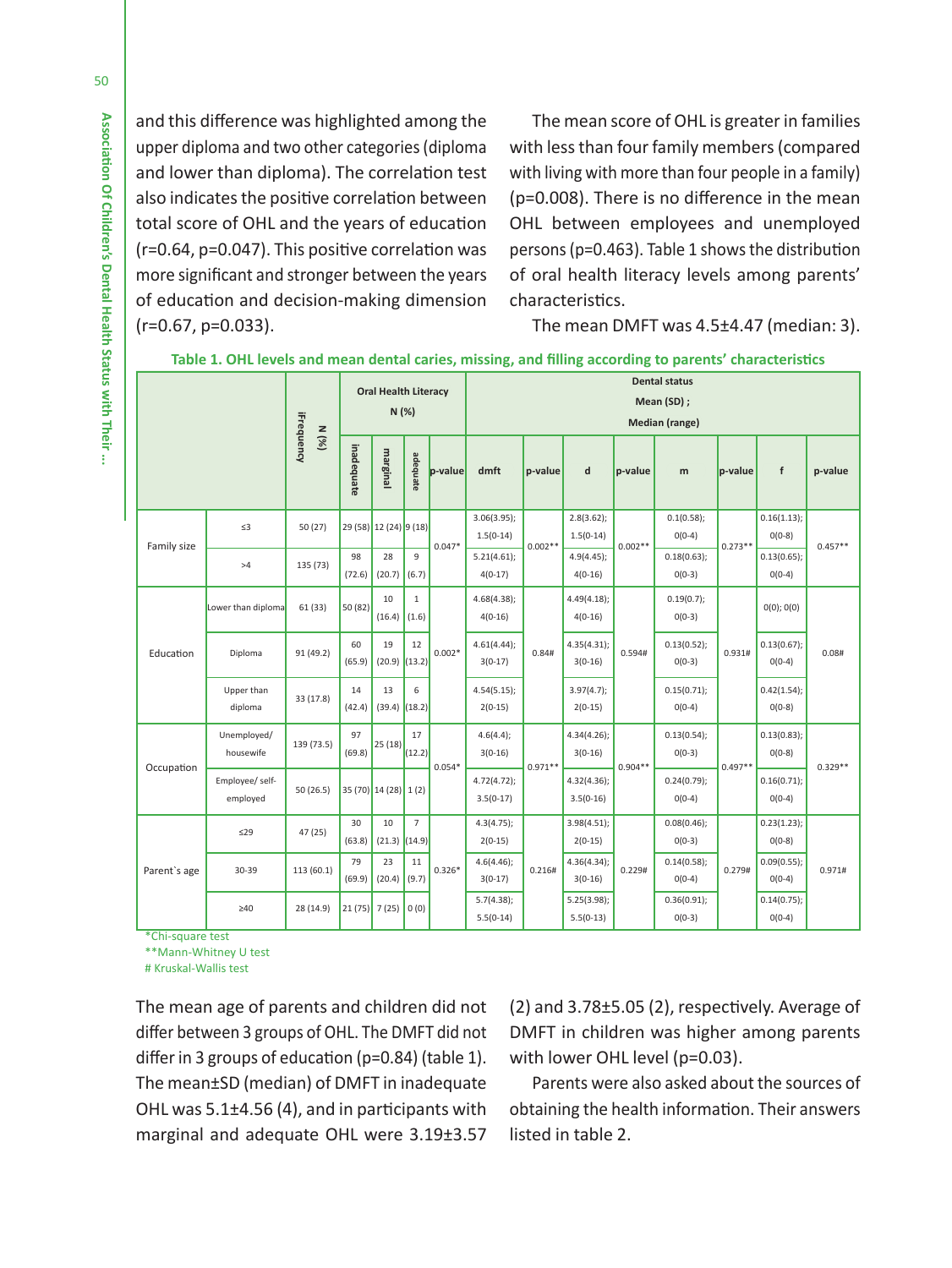51

| <b>Source of Heath information</b> | Frequency (%) | <b>Rank</b> |
|------------------------------------|---------------|-------------|
| Media (TV, radio)                  | 130 (71.8)    | 1           |
| Dentists                           | 40 (49.4)     | 2           |
| Internet                           | 64 (35.3)     | 3           |
| Family                             | 27(14.9)      | 4           |
| <b>Books</b>                       | 19 (10.5)     | 5           |
| Friends, Colleagues                | 6(3.3)        | 6           |
| Newspaper                          | 4(2.2)        | 7           |

#### **Table 2. Parents' main source of health information (n=198)**

# **Discussion**

The current study aimed to determine the relationship between children's dental health status and their parents' oral health literacy and other socioeconomic characteristics. According to the findings, inadequate parental OHL was associated with a higher risk of dental decay in children. Our findings are in line with the results of study that was conducted by Sérigne Dieng et al., in 2020. They confirmed that mothers' OHL levels are significantly associated with the rate of tooth decay in their children. They concluded that improving maternal OHL may help strengthen their capacity to promote oral health as well as improve dental health in children (31). In addition, we found that children who lived in a house with more family members had a higher risk of dental caries because their parents have low level of education and OHL.

The findings of this study are in line with the findings of another study conducted by Batista et al. in Brazil (32). In both studies, great majority of parents had inadequate oral health literacy (about 70%). While in other studies, the number of people with inadequate health literacy were lower, for example 56.5% in the study of Dieng

and his colleagues (31), 47% in the study of Khodadadi et al. (29), and 37% in the study of Sandhu and his colleagues (33). This can be explained by the fact that the participants in our study were selected from patients who were referred to a public university hospital (not a private hospital). Therefore, it can be concluded that these individuals probably had a moderate to low socioeconomic status.

The findings of the present study indicated that there was an association between parents' OHL and children's DMFT score, which is equal to more decay, missing and filled teeth. This finding is consistent with other results from the clinical literatures which found a relationship between caregivers` health literacy and children`s oral health status (29, 34). Whereas Sanders et al., found no relationship between caregiver's health literacy and oral outcomes or knowledge (35). It should be noted that Sanders assessed the general health literacy and they did not used the specific questionnaire for oral health literacy.

This study showed that higher parents` age was associated with worse children's dental condition. In addition, this study revealed that lower parents' educational level was associated with low level of caregiver`s oral health literacy. This finding is consistent with some other studies (36, 37). Haghdoost et.al., in a nationwide populationbased survey in Iran found that education level, age, female sex, living in rural areas, and having permanent job were associated with higher level of health literacy (36). However, Matsuyama believed that providing information needs is less dependent on literacy consideration. He noted that this is more related to the issues that divide across different levels of educational attainment (38).

In the current study there was no statistically significant relationship between parental educational level and children's DMFT score,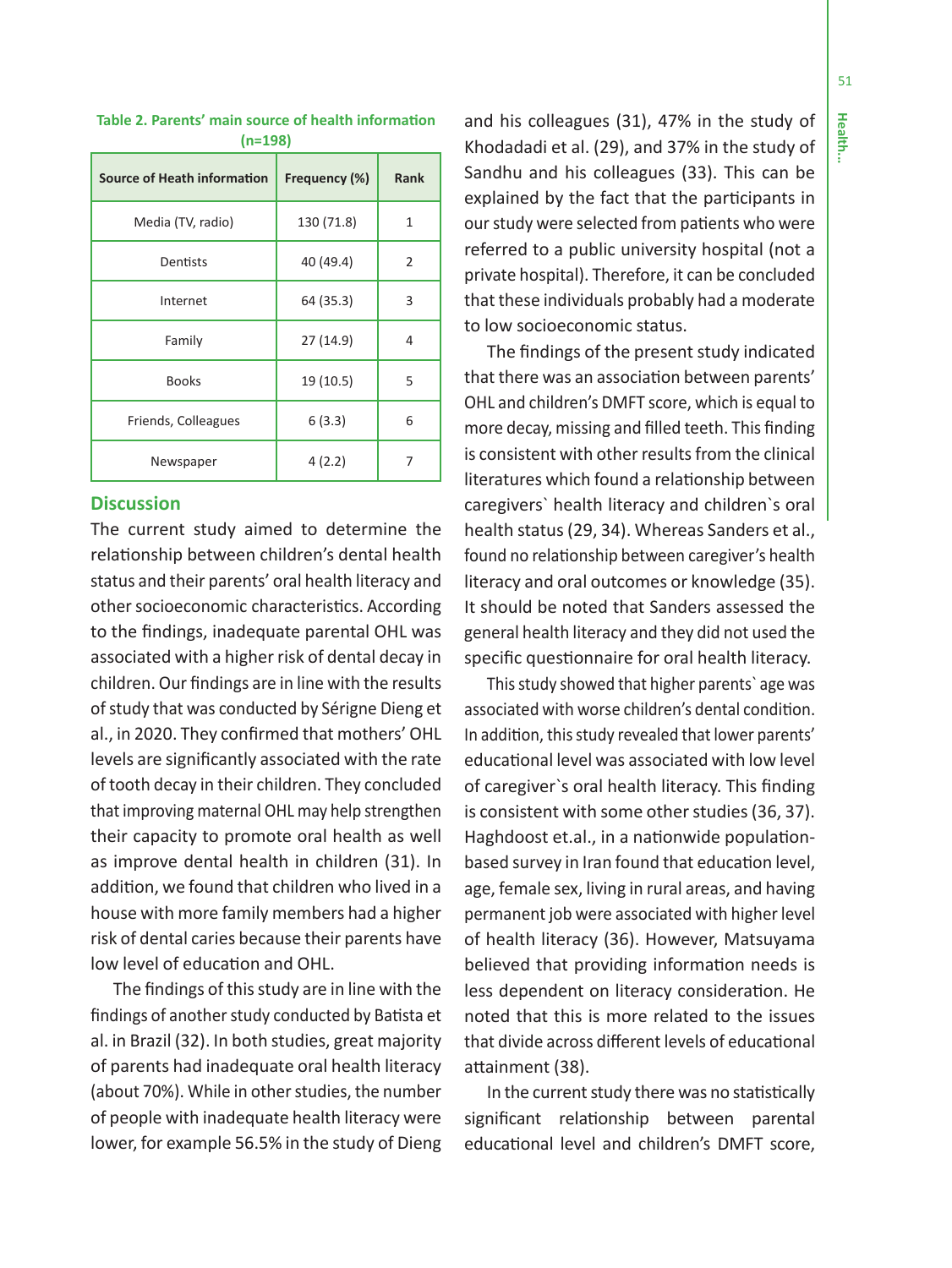although it is shown that the DMFT index is lower in those with higher education. Keep in mind that the higher DMFT index could reflect both more intention to treat and using higher health services and poor oral health status. As the median dental caries is more in people with lower education, it seems that in the current study the second aspect is more likely to be correct.

This study indicated that the frequency of dental caries is significantly higher among families with more than 4 people. Other studies also mentioned as the family size exerts a notable influence on the economics and nutrition of the family, it could affect on dental status of the children (39, 40).

In our study, oral health literacy was not associated with parents' age and employment status. However, many studies on oral health literacy and health knowledge demonstrate a significant association of parents' OHL with their age and income (23, 41). The young age parents, participating in our study (mean age of 33 years) may explain this difference in findings. Additionally, in this study only educated parents who were employed attend. In fact, parents with the highest education with high income were excluded. This could be the limitation of the current research. Furthermore, in the study, we assessed oral health literacy in three main criteria of reading comprehension, numeracy, and decision-making. Therefore, the results should interpret carefully as we did not evaluate the listening part of OHL.

On the other hand, in this study we investigated the various sources that caregivers used to obtain their medical information. The findings show that the media plays a key role in educating the family on health topics. Matsuyama study also noted that educational attainment, rather than health literacy, could predict information needs (38).

As this research area emerges, it appears that the pathways between caregiver literacy and child health may be complex, and a more thorough assessment of oral health behaviors may be needed to understand the link between caregiver literacy and child health outcomes.

Holding training classes in health centers is suggested to improve the parent's oral health literacy, and hopefully motivate them to look after their child's dental health.

**Conclusion:** In conclusion, low level of parents' education was positively associated with level of oral health literacy. As the media plays a key role in educating the family on health topics and empowering them in decision-making, promoting community health by strengthening the media in health care topics, including oral health education through TV, and radio is desired. Furthermore, more studies need to be done to improve global awareness about oral health and OHL. dental caries. It is also found that parents' OHL and living in a house with more family members were associated with higher children's

**Acknowledgment:** This study was conducted under supervision of vice chancellor for research Sciences. Also, the authors would like to thank for assistance in data analysis. (code:961115)of Mashhad University of Medical Clinical Research Development Unit of Ghaem Hospital

**Conflict of interest:** None to be declared. University of Medical Sciences (code: 961115). **Funding:** This study was funded by Mashhad

52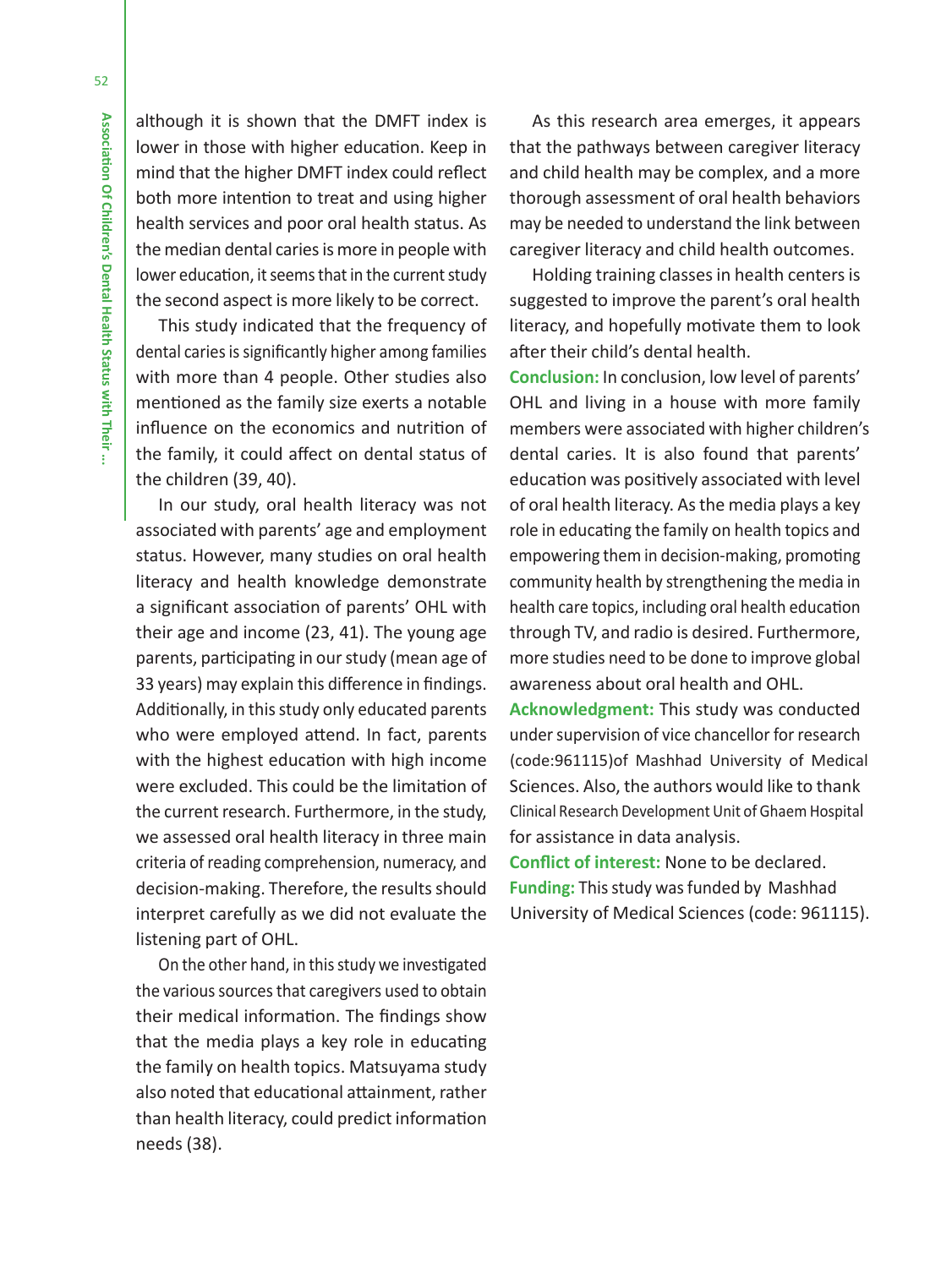53

# **References**

- 1. Glick M, Williams DM, Kleinman DV, Vujicic M, Watt RG, Weyant RJ. A new definition for oral health developed by the FDI World Dental Federation opens the door to a universal definition of oral health. British dental journal. 2016;221(12):792-3. h tt ps://doi.org/10.1038/sj.bdj.2016.953 PMid:27981999
- 2. Mirzapour Ermaki R, Mirzaie M, Naghibi Sistani MM. Oral health literacy and health behavior of primary school teachers in Babol. Journal of Health Literacy. 2019;3(4):66-74.
- 3. Berkman ND, Sheridan SL, Donahue KE, Halpern DJ, Crotty KJAoim. Low health literacy and health outcomes: an updated systematic review. Ann Intern Med. 2011;155(2):97-107. https://doi.org/10.7326/0003-4819-155-2-201107190-00005 PMid:21768583
- 4. Engel KG, Heisler M, Smith DM, Robinson CH, Forman JH, Ubel PAJAoem. Patient comprehension of emergency department care and instructions: are patients aware of when they do not understand? Ann Emerg Med. 2009;53(4):454-61. e15. https://doi.org/10.1016/j.annemergmed.2008.05.016 PMid:18619710
- 5. Kelly PA, Haidet PJPe, counseling. Physician overestimation of patient literacy: a potential source of health care disparities. Patient Educ Couns. 2007;66(1):119-22. https://doi.org/10.1016/j.pec.2006.10.007 PMid:17140758
- 6. Nutbeam D, McGill B, Premkumar P. Improving health literacy in community populations: a review of progress. Health promotion international. 2018;33(5):901-11. h tt ps://doi.org/10.1093/heapro/dax015 PMid:28369557
- 7. Charoghchian Khorasani E, Tavakoly Sany SB, Tehrani H, Doosti H, Peyman N. Review of Organizational Health Literacy Practice at Health Care Centers: Outcomes, Barriers and Facilitators. International journal of environmental research and public health. 2020;17(20):7544. h tt ps://doi.org/10.3390/ijerph17207544 PMid:33081335 PMCid:PMC7589923
- 8. Sheridan SL, Halpern DJ, Viera AJ, Berkman ND, Donahue KE, Crotty KJJohc. Interventions for individuals with low health literacy: a systematic review. J Health Commun. 2011;16(sup3):30-54. https://doi.org/10.1080/10810730.2011.604391 PMid:21951242
- 9. Sørensen K, Van den Broucke S, Fullam J, Doyle G, Pelikan J, Slonska Z, et al. Health literacy and public health: a systematic review and integration of definitions and models. BMC public health. 2012;12(1):1-13. https://doi.org/10.1186/1471-2458-12-80 PMid:22276600 PMCid:PMC3292515
- 10. Horowitz AM, Kleinman DVJJophd. Oral health literacy: a pathway to reducing oral health disparities in Maryland. J Public Health Dent. 2012;72:S26-S30. https://doi.org/10.1111/j.1752-7325.2012.00316.x PMid:22433091
- 11. Das D, Menon I, Gupta R, Arora V, Ashraf A, Ahsan I. Oral health literacy: A practical strategy towards better oral health status among adult population of Ghaziabad district. Journal of family medicine and primary care. 2020;9(2):764. https://doi.org/10.4103/jfmpc.jfmpc\_1049\_19 PMid:32318417 PMCid:PMC7113944
- 12. Europe W. Health literacy-the solid facts. WHO Regional Office for Europe: Geneva, Switzerland. 2013.
- 13. Sørensen K, Pelikan JM, Röthlin F, Ganahl K, Slonska Z, Doyle G, et al. Health literacy in Europe: comparative results of the European health literacy survey (HLS-EU). European journal of public health. 2015;25(6):1053-8. h tt ps://doi.org/10.1093/eurpub/ckv043 PMid:25843827 PMCid:PMC4668324
- 14. lyani S, Gholian Aval M, Tehrani H, Mahdiadeh M. School-Based Mental Health Literacy Educational Interventions in Adolescents: A Systematic Review. Journal of Health Literacy. 2021;6(2):69-77.
- 15. Hom JM, Lee JY, Divaris K, Baker AD, Vann Jr WFJTJotADA. Oral health literacy and knowledge among patients who are pregnant for the first time. J Am Dent Assoc. 2012;143(9):972-80. https://doi.org/10.14219/jada.archive.2012.0322 PMid:22942142 PMCid:PMC3711860
- 16. Karamali M, Yaghoubi M, Parandeh A. Scientific Mapping of Papers Related to Health Literacy Using Co-Word Analysis in Medline. Iranian Journal of Health Education and Health Promotion. 2021;9(3):280-95. https://doi.org/10.52547/ijhehp.9.3.280
- 17. Haghgoo HA, Mortazavi Z, Kamyari N, Jafarnejad M, Mortazavi SS. Parents Health Literacy: A Key Component for Children Rehabilitation with Special Needs. Journal of Health Literacy. 2021;6(1):13-9.
- 18. Vann Jr W, Lee JY, Baker D, Divaris KJJodr. Oral health literacy among female caregivers: impact on oral health outcomes in early childhood. J Dent Res. 2010;89(12):1395-400. https://doi.org/10.1177/0022034510379601 PMid:20924067 PMCid:PMC3123718
- 19. Atchison KA, Gironda MW, Messadi D, Der-Martirosian CJJophd. Screening for oral health literacy in an urban dental clinic. J Public Health Dent. 2010;70(4):269-75. https://doi.org/10.1111/j.1752-7325.2010.00181.x PMid:20545829 PMCid:PMC3661197
- 20. Divaris K, Lee JY, Baker AD, Vann WF. The relationship of oral health literacy with oral health-related quality of life in a multi-racial sample of low-income female caregivers. Health and quality of life outcomes. 2011;9(1):1-9. https://doi.org/10.1186/1477-7525-9-108 PMid:22132898 PMCid:PMC3248838
- 21. Holtzman JS, Atchison KA, Gironda MW, Radbod R, Gornbein JJCd, epidemiology o. The association between oral health literacy and failed appointments in adults attending a university-based general dental clinic. Community Dent Oral Epidemiol. 2014;42(3):263-70. h tt ps://doi.org/10.1111/cdoe.12089